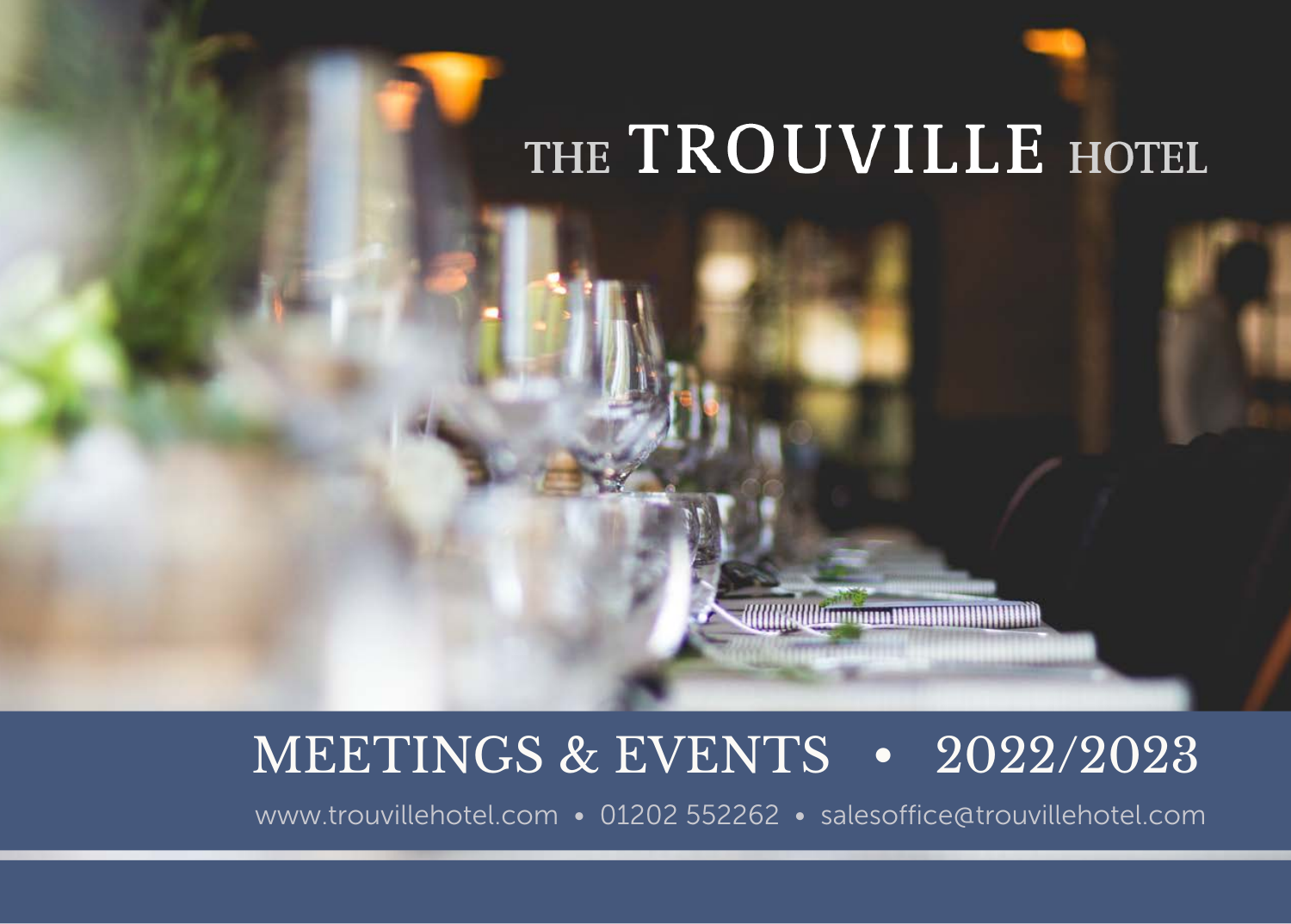

## **TROUVILLE**

5-7 Priory Road Bournemouth **Dorset** BH2 5DH

Telephone: 01202 552262 Fax: 01202 293324

www.trouvillehotel.com

The Trouville is a 3 star hotel located in the centre of Bournemouth, with modern conference & banqueting facilities. All function suites are designed with flexibility and comfort in mind. Each suite benefits from having natural daylight and air conditioning. Some suites also offer dance floors and private bar facilities.

#### ROOM CAPACITIES

| <b>Room</b>                | <b>Theatre</b> | Cabaret | <b>Board</b><br>Room | <b>Class</b><br>Room | U-shape | Recep-<br>tion | <b>Banquet</b> | <b>Dinner</b><br>Dance |
|----------------------------|----------------|---------|----------------------|----------------------|---------|----------------|----------------|------------------------|
| <b>Granville</b><br>Suite  | 110            | 35      | 40                   | 40                   | 30      | 150            | 100            | 80                     |
| <b>Deauville</b><br>Suite  | 120            | 40      | 30                   | 40                   | 20      | 200            | 150            | 130                    |
| <b>Granville</b><br>Lounge | 30             | N/A     | 24                   | 16                   | 18      | 40             | 25             | N/A                    |
| <b>Deauville</b><br>Lounge | 40             | 15      | 24                   | 16                   | 18      | 40             | 30             | N/A                    |
| <b>Beaumont</b>            | 30             | 30      | 16                   | 18                   | 16      | 30             | 30             | N/A                    |

#### ROOM DIMENSIONS

| <b>Granville Suite</b>  | Ground    | 14.6 | 8.2  | 2.8 | 119.7  |
|-------------------------|-----------|------|------|-----|--------|
| <b>Deauville Suite</b>  | Ground    | 20.7 | 5.1  | 2.5 | 105.57 |
| <b>Granville Lounge</b> | Ground    | 7.8  | 4.8  | 3.2 | 37.5   |
| <b>Deauville Lounge</b> | Ground    | 7.0  | 6.0  | 2.5 | 42     |
| <b>Beaumont</b>         | 1st floor | 8.1  | 6.20 | 2.5 | 40     |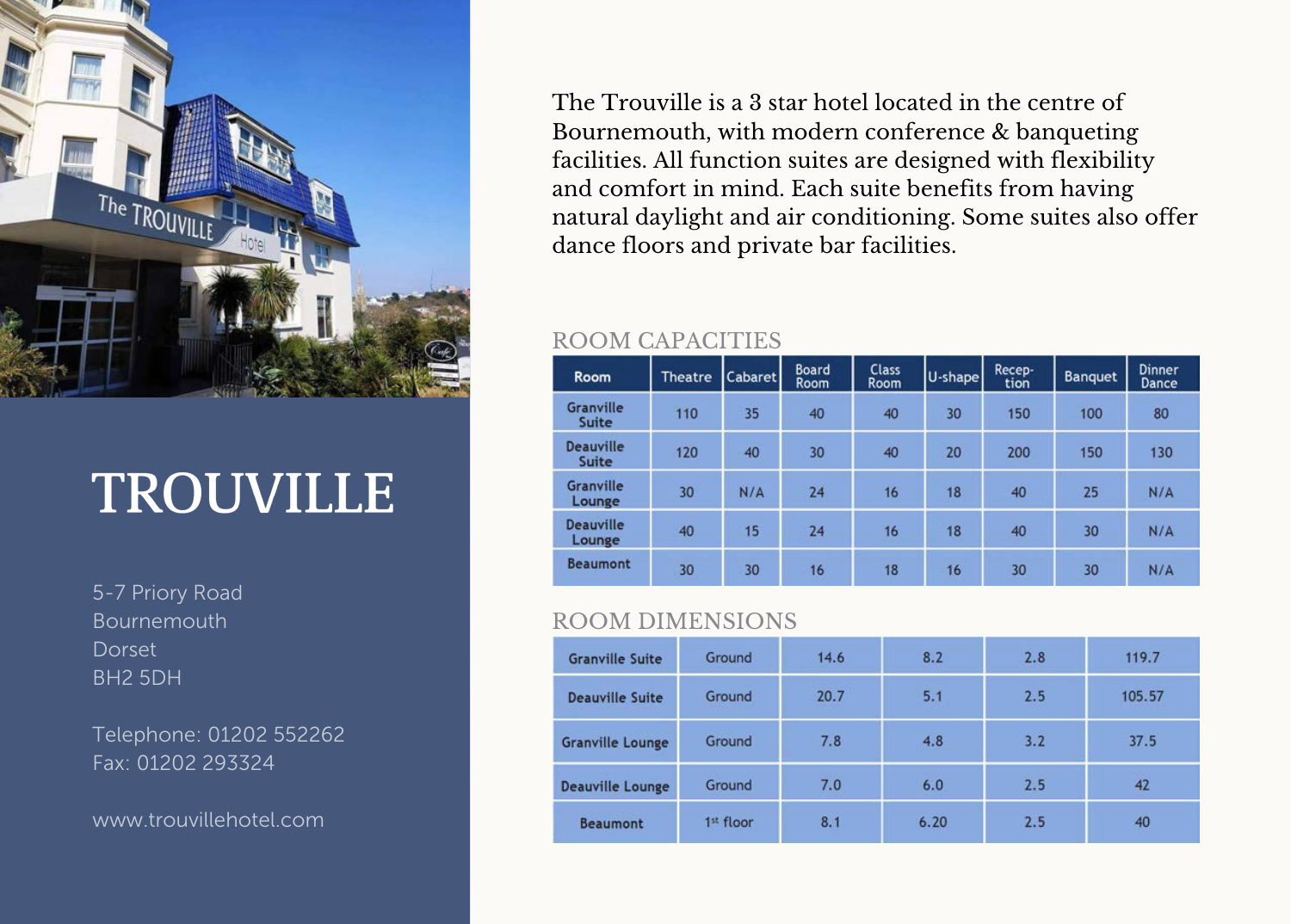## ROOM DESCRIPTIONS

#### **Deauville Suite**

The Deauville Suite is the largest of our function rooms. This spacious suite will accommodate up to 180 guests for a dinner dance or 200 guests for a sit down banquet. The Deauville Suite is situated on the ground floor and has the added advantage of having a private bar, air conditioning, a pa system and a dance floor.

#### **Granville Suite**

The Granville Suite is equally well appointed for most events. This light and airy suite has a private entrance, air conditioning and a dance floor. The Granville is conveniently located on the ground floor and is an ideal location for a private dinner function or a drinks reception.

#### **Deauville Lounge**

The Deauville Lounge adjoining the Deauville Suite is tastefully decorated with fantastic views across the town, ideal for private gatherings.

#### **Granville Lounge**

The Granville Lounge is perfect for a private intimate party, or as a private drinks reception when using the Granville Suite. This suite is conveniently located on the ground floor near to the main reception.

#### **Beaumont**

The room is located on the first floor, Beaumont is perfect for meetings or private evenings. The room has an L- shape and beautiful big windows gives a spacious natural daylight to the room. Depending on size of the Event booked, room hire charges may apply.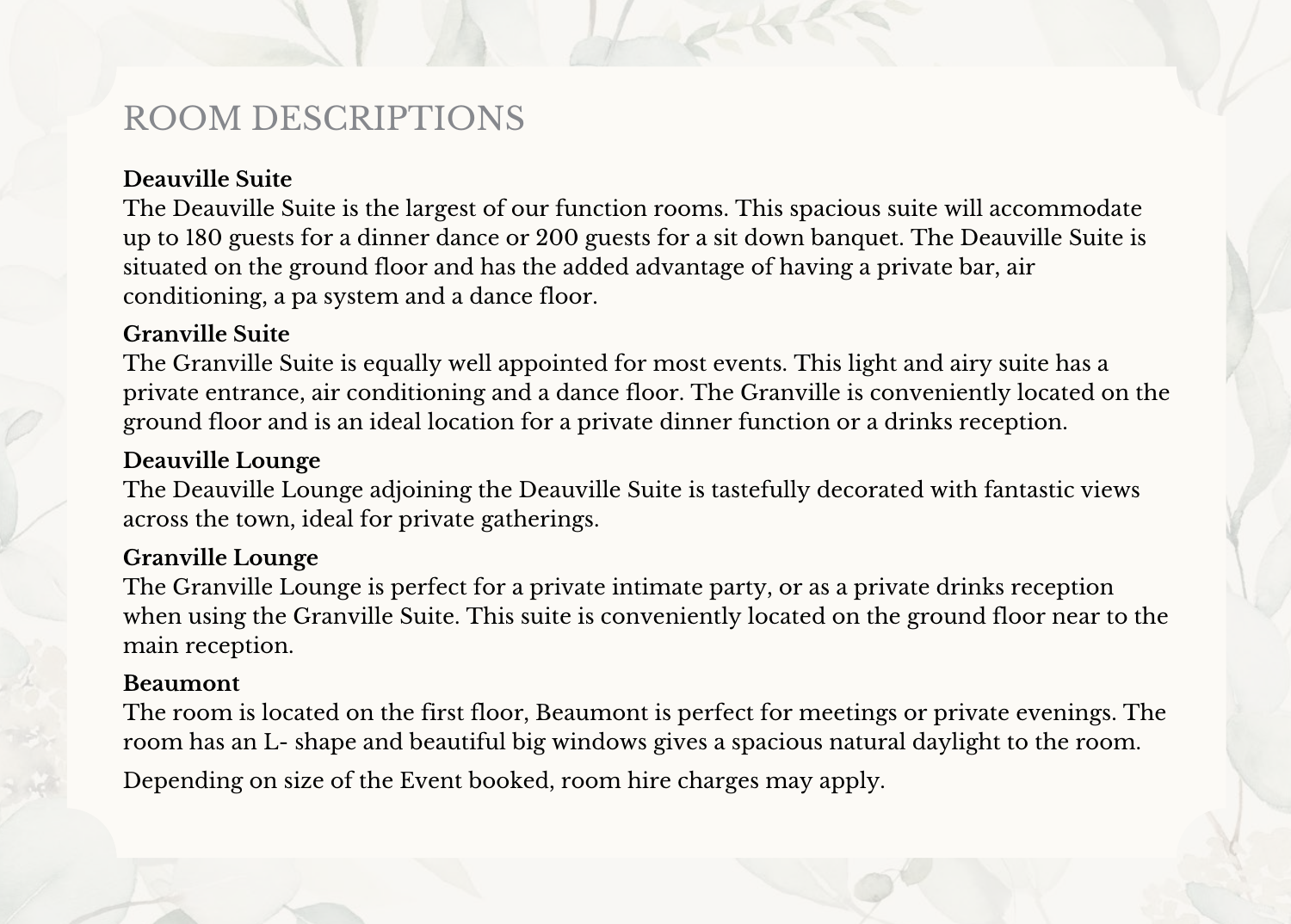bergine cannelloni pa tichoke tart, torta de figs, rum and toaste burrata and herb pe ne, espresso martini

# Menu

Pease select one option from each course.

T: 01202 552262

### **TROUVILLE**

### **STARTERS**

Goats Cheese Mousse *£5.50 Beetroot & Rocket Salad*

Duo of Melon *£5.00 Orange Sauce & Fruit Puree*

Avocado & Prawn Cocktail Tian *£6.25 Baby Gem & Marie Rose Sauce*

Chicken Liver Pate *£5.75 Homemade Crostini & Red Onion Marmalade*

Sauteed Squid *£5.25 Homemade Crostini & Capers & Rocket Salad*

Pressed Belly of Pork *£6.50 Shaves of Celery Salad & Fruit Compote*

### SOUPS

*Cream of Wild Mushroom Soup £5.00 Cream of Carrot & Coriander Soup £4.00 Cream of Broccoli & Stilton Soup £5.00 Cream of Tomato & Basil Soup £4.50 French Onion Soup £5.50*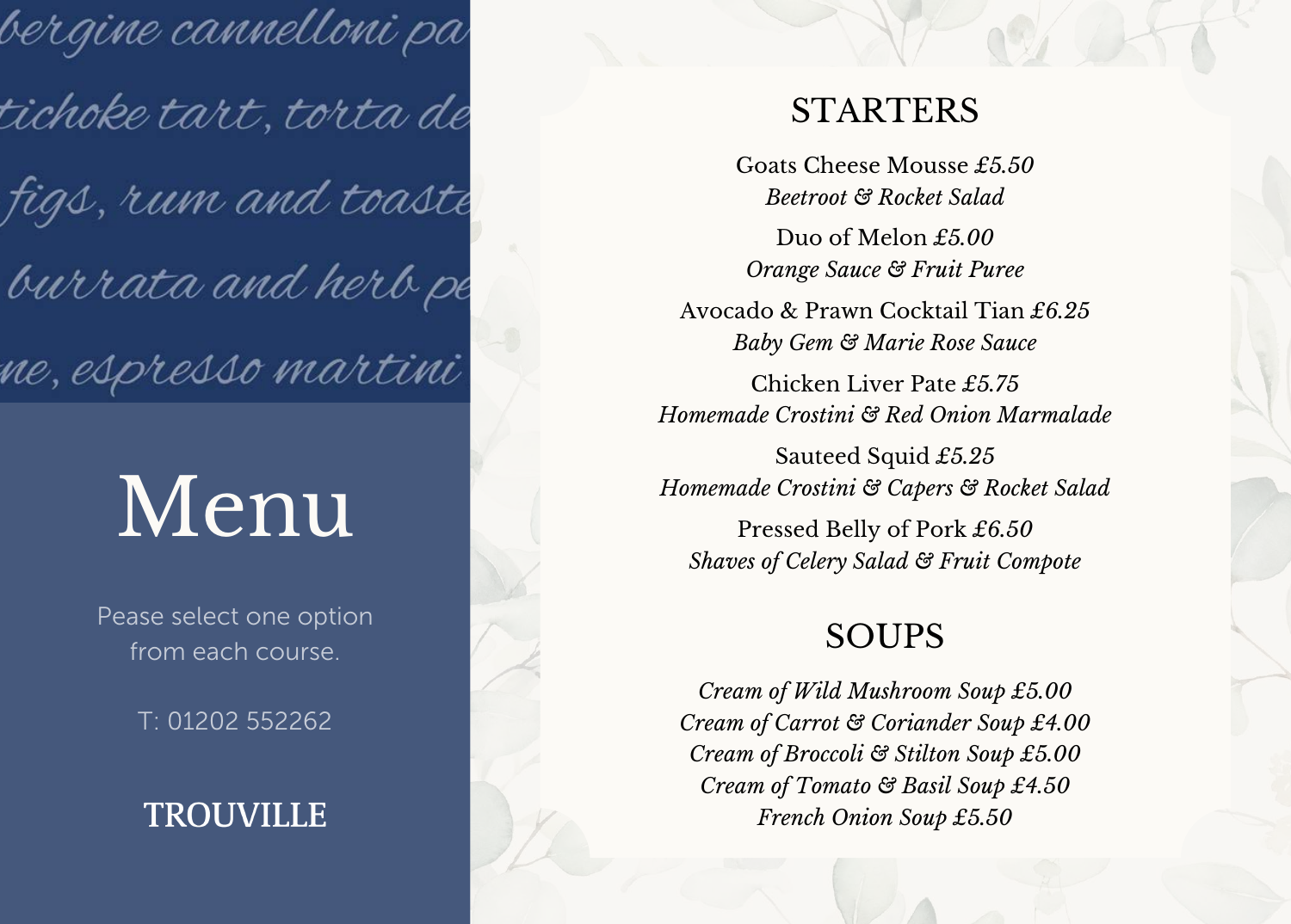ie, espresso martini t ngelico chocolate hazel ata dip with olive bre nd jerusalem articho hetta peach bellini pa

# Menu

Pease select one option from each course.

T: 01202 552262

## **TROUVILLE**

## MAIN COURSE

Roast Sirloin of Beef *£19.50 Mushroom Puree & Yorkshire Pudding &Red Wine Jus Cauliflower with Cheese & Green Beans or with Roast Gravy comes with Horseradish Sauce & Yorkshire Pudding*

> Pan Fried Duck Breast *£17.50 Creamy Mush Potato & Orange Sauce Baby Courgettes & Carrots*

Duo of Belly and Loin Pork *£16.50 Chorizo Croquette & Red Wine Jus Broccoli & Baby Corn Fingers*

> Roast Leg of Lamb *£17.00 Gratin potatoes & Rosemary Jus Cauliflower Cheese & Carrots*

Pan Fried Breast of Chicken *£15.50 Roasted New Potatoes & Wild Mushroom Sauce Broccoli & Baby Corn Fingers*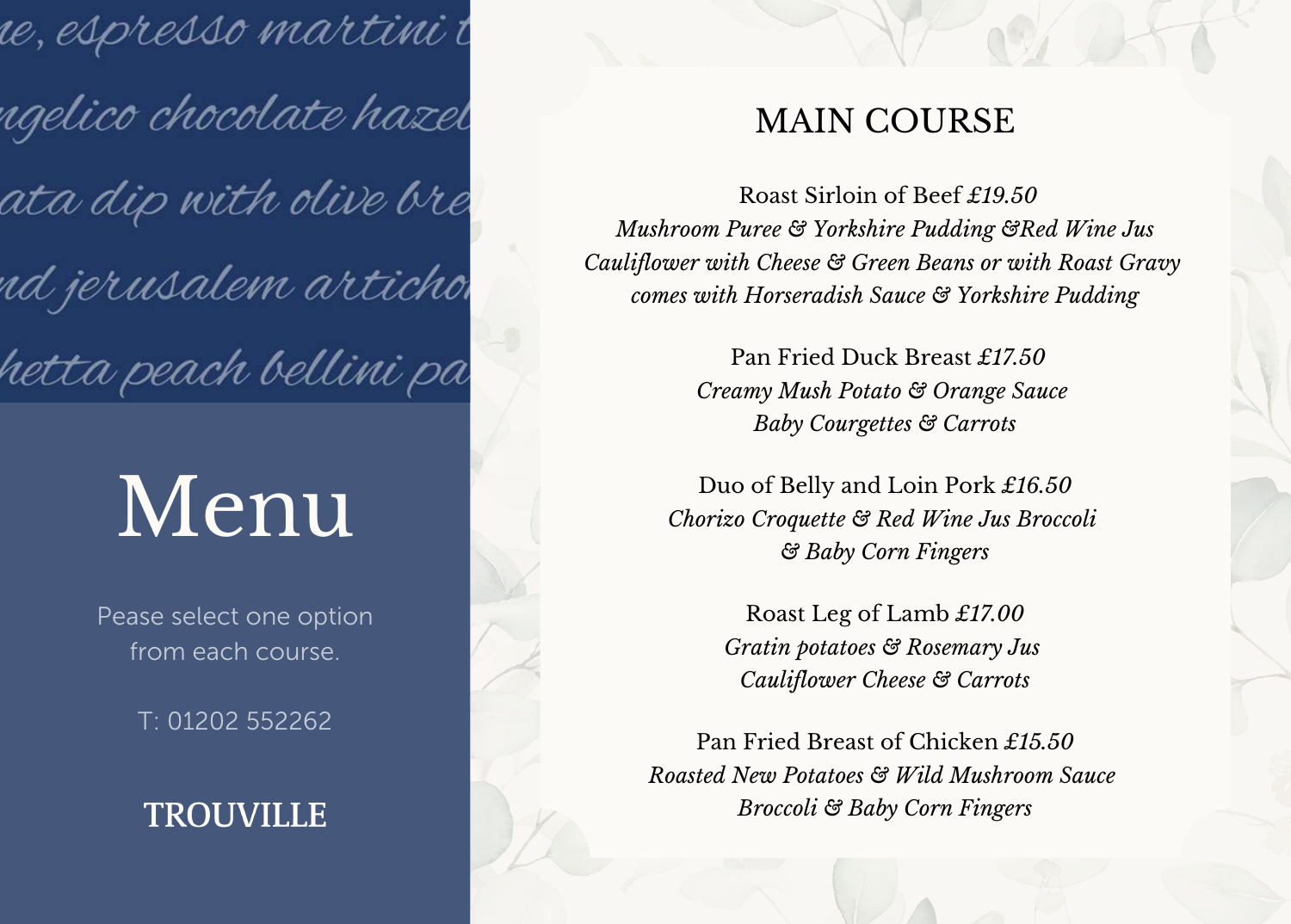aubergine cannelloni, artichoke tart, torta ith figs, rum and toa es, burrata and herl olione, espresso marti

# Menu

Pease select one option from each course.

T: 01202 552262

## **TROUVILLE**

## VEGETARIAN

Wild Mushroom Risotto *£14.50 with Rocket & Parmesan Tuille Crisp*

Mediterranean Tartlet *£14.50 Tomato Sauce & Mozzarella*

Baked Aubergine *£14.50 filled with Ratatouille & Grated Stilton*

## FISH MAIN COURSES

Grilled Salmon Fillet *£17.50 with Crushed Potatoes & Capers & Chilli Sauce*

Grilled Sea Bream Fillet with Crushed Potato *£16.50 & White Cream Sauce Savoy Cabbage, Bacon & Carrots*

> Oven-Baked Hake Fillet *£17.00 Roasted New Potatoes & Spinach Sauce Mediterranean Vegetables*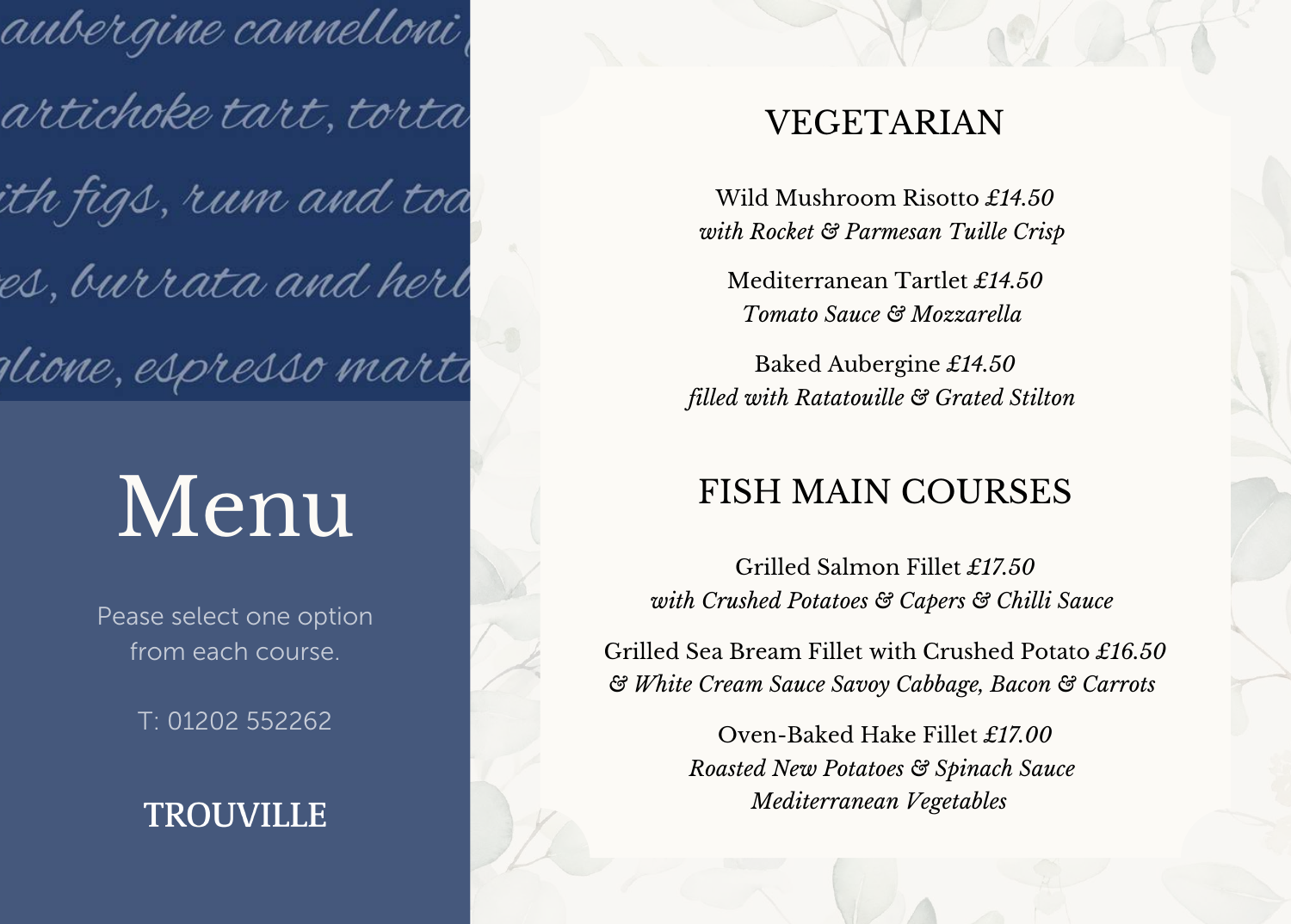vinegar, aubergine ca*v* itto and artichoke tar o tart with figs, rum y tomatoes, burrata d th zabaglione, espress

# Menu

Pease select one option from each course.

T: 01202 552262

### **TROUVILLE**

#### DESSERT

Crème Brulé *£5.00 Homemade Short Bread & Raspberry*

Chocolate Brownie *£5.50 Honey Comb & Vanilla Ice Cream*

Sticky Toffee Pudding *£5.50 Toffee Sauce & Salted Caramel Ice Cream*

> Fruit Salad *£4.75 Raspberry Sorbet*

Platter of Original Cheeses *£6.00 Served with Onion Chutney, Celery, Grapes & Biscuits*

*Select from: English Mature, Cheddar, Ripe Brie, Stilton Two Cheeses: £ 5.00 / Three Cheeses £6.00*

#### SORBET

*Lemon, Orange, Raspberry or Mango £2.00*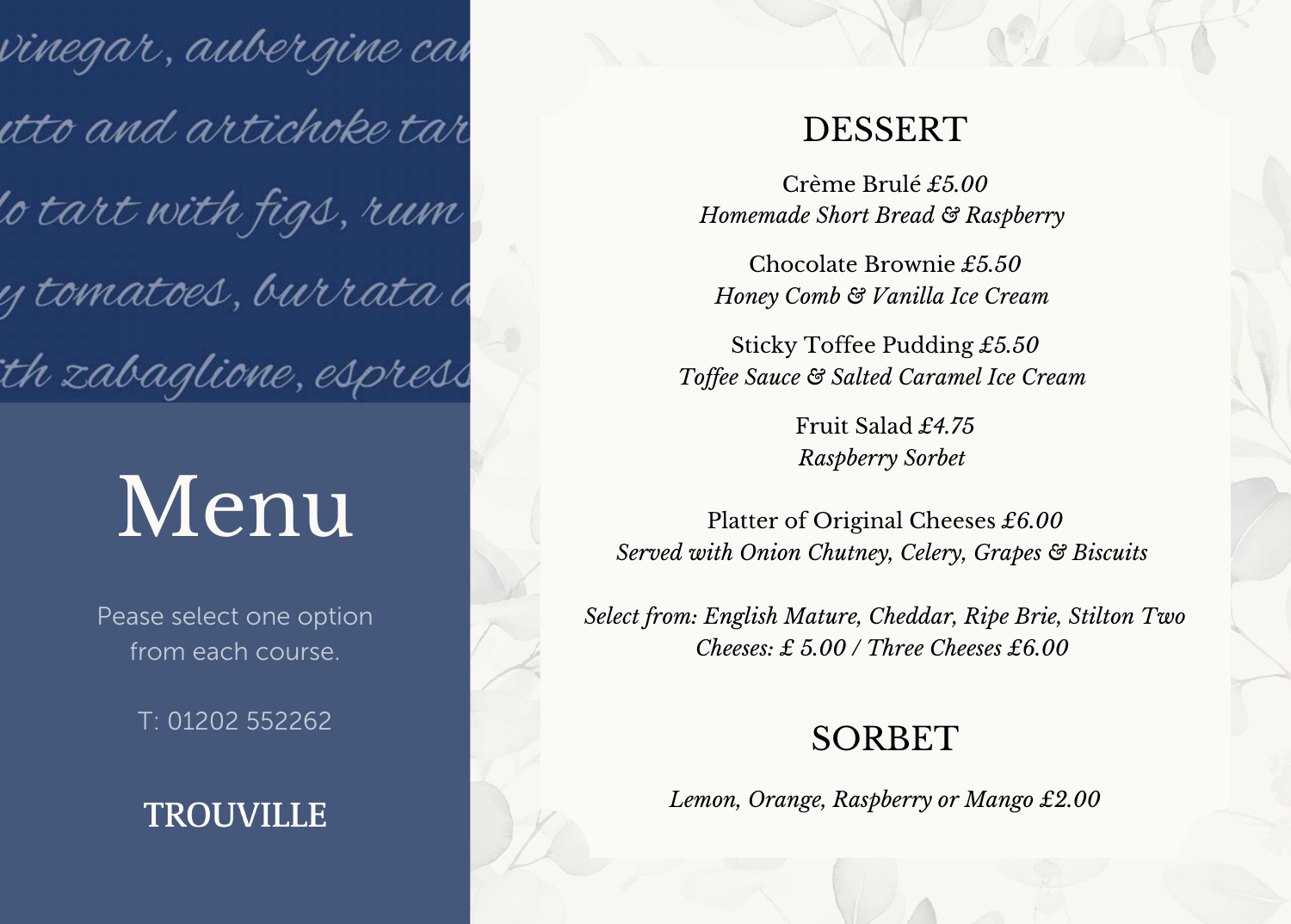iso martini tiramisu ocolate hazelnut tart vith olive breadsticks alem artichoke crisps rch bellini pannacotta

# MENU

salesoffice@trouvillehotel.com T: 01202 552262

**TROUVILLE** 

## HOT FORK BUFFET

*Minimum 30 people £14.95/person Children under 12 - £ 9.95*

Braised Chicken Curry with Rice

Braised Vegetarian Korma with Rice

Oven-Baked Lasagne

Mixed Leaves Salad

Tomato & Cucumber Salad

Coleslaw

Selection of Bread

*Contact us today to arrange your event.*

T: 01202 552262 E: salesoffice@trouvillehotel.com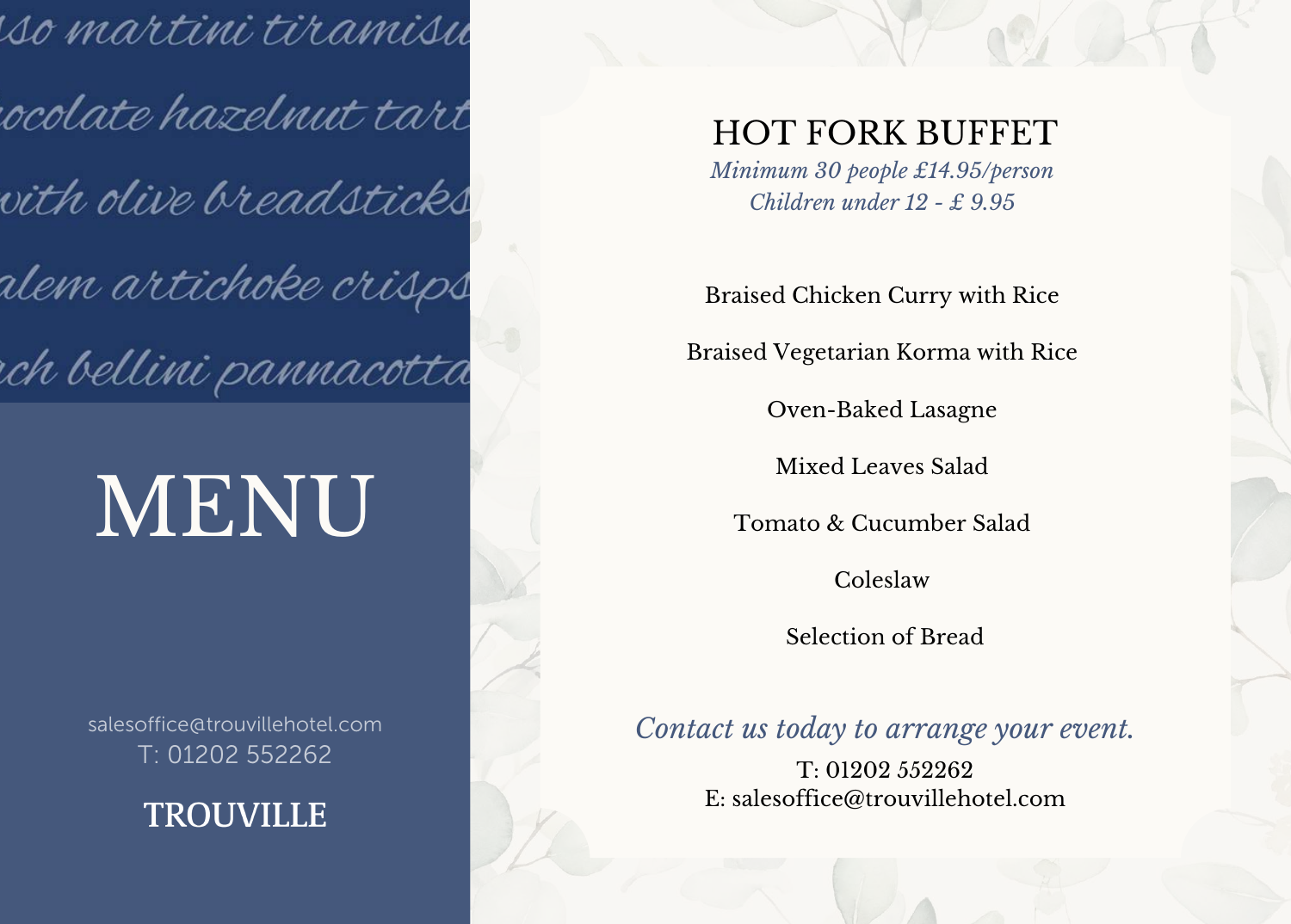rrgine cannelloni pari choke tart, torta dell igs, r*um and toasted* urrata and herb pes e, espresso martini ti

## SET MENU A *£2*4*.50/person*

salesoffice@trouvillehotel.com T: 01202 552262

**TROUVILLE** 

STARTER **Carrot & Coriander Soup** *Toasted Croutons*

**Duo of Melon** *Orange Sauce & Fruit Puree*

**Avocado & Prawn Cocktail Tian**

*Baby Gem & Marie Rose Sauce*

#### MAIN COURSE **Pan Fried Breast of Chicken**

*Roasted New Potatoes, Wild Mushroom Sauce, Broccoli & Baby Corn Fingers*

**Grilled Sea Bream Fillet**

*Crushed Potato, French Beans & White Cream Sauce*

#### **Mediterranean Tartlet** *Tomato Sauce & Mozzarella, Creamy Mashed Potato*

#### DESSERT

**Sticky Toffee Pudding** *(V) Toffee Sauce & Salted Caramel Ice Cream*

**Crème Brulee** *Homemade Shortbread & Raspberry*

> **Fruit Salad** *Raspberry Sorbet*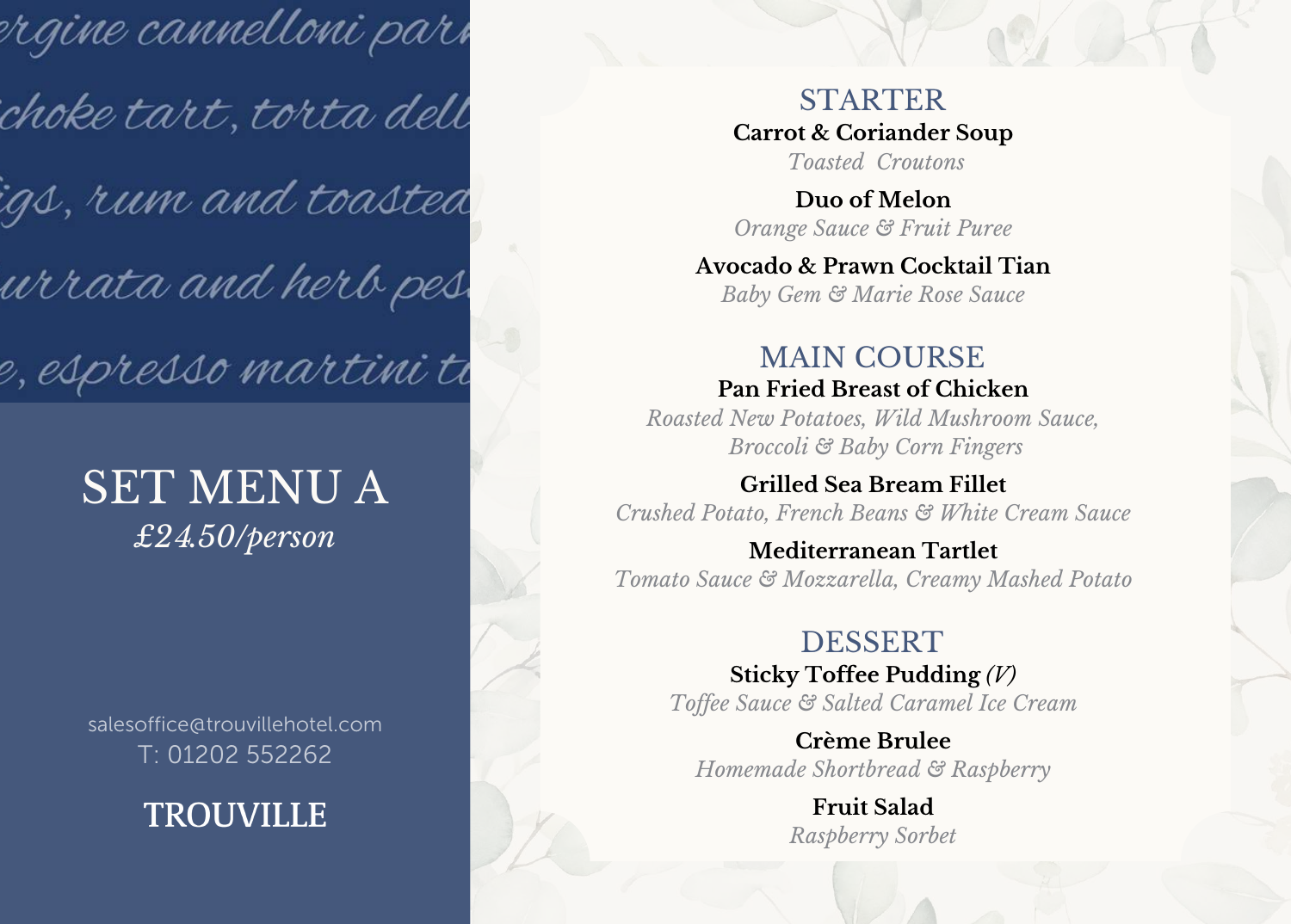re, espresso martini t ngelico chocolate hazel ata dip with olive bre nd jerusalem articho hetta peach bellini pa

## SET MENU B *£*26*.*50*/person*

salesoffice@trouvillehotel.com T: 01202 552262

**TROUVILLE** 

STARTER **Cream of Wild Mushroom Soup** *Toasted Croutons*

**Chicken Liver Pate** *Homemade Crostini & Red Onion Marmalade*

> **Goats Cheese Mousse** *Beetroot & Rocket Salad*

#### MAIN COURSE **Duo of Belly & Loin Pork**

*Chorizo Croquette, Red Wine Jus, Broccoli & Baby Corn Fingers*

**Baked Aubergine** *Filled with Ratatouille & Grated Stilton, Roasted New Potatoes*

#### **Oven-baked Hake Fillet** *Roasted New Potatoes, Spinach Sauce, Broccoli & Baby Corn Fingers*

#### DESSERT **Salted Caramel Cheesecake Chocolate Ganache Brownie**

**Fruit Salad** *Raspberry Sorbet*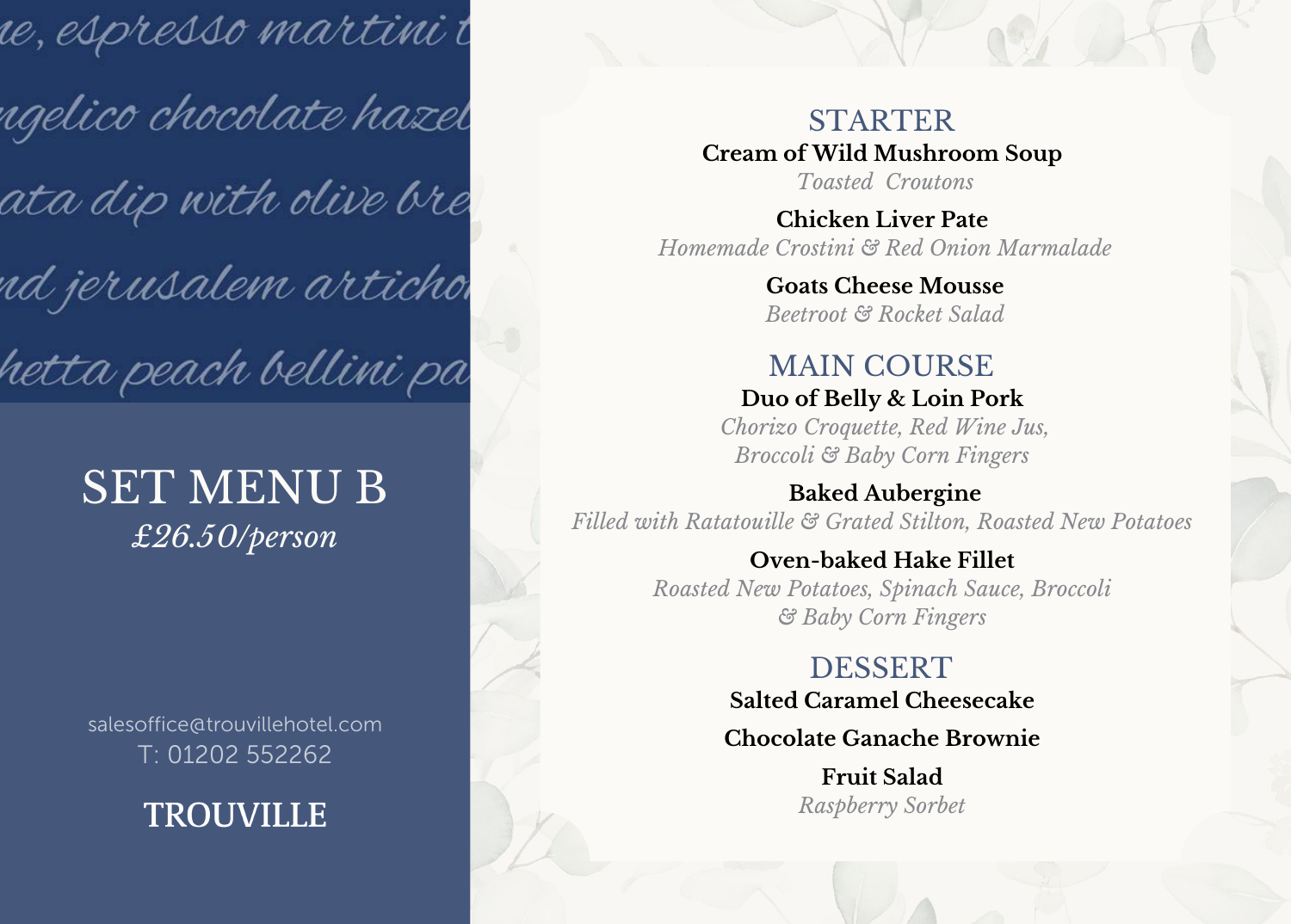vinegar, aubergine ca*v* itto and artichoke tar 'o tart with figs, r*u*m y tomatoes, burrata d th zabaglione, espress

## SET MENU C *£*29*.*50*/person*

salesoffice@trouvillehotel.com T: 01202 552262

**TROUVILLE** 

STARTER **French Onion Soup** *Baked Cheese Crouton*

**Pressed Belly of Pork** *Shaves of Celery Salad & Fruit Compote*

**Sauteed Squid** *Homemade Crostini, Capers & Rocket Salad*

#### MAIN COURSE **Roast Sirloin of Beef**

*Mushroom Puree, Yorkshire Pudding, Red Wine Jus, Cauliflower with Cheese & Green Beans*

#### **Grilled Salmon Fillet**

*With Crushed Potatoes, Capers, Chili Sauce, Green Beans & Glazed Carrots*

**Wild Mushroom Risotto** *With Rocket & Parmesan Tuille Crisp*

#### DESSERT **Salted Caramel Cheesecake**

*Chocolate Ganache*

**Sticky Toffee Pudding (V)** *Toffee Sauce & Salted Caramel Ice Cream*

**Mature English Cheddar, Stilton, Brie Platter** *Onion Chutney, Celery, Grapes & Biscuits*